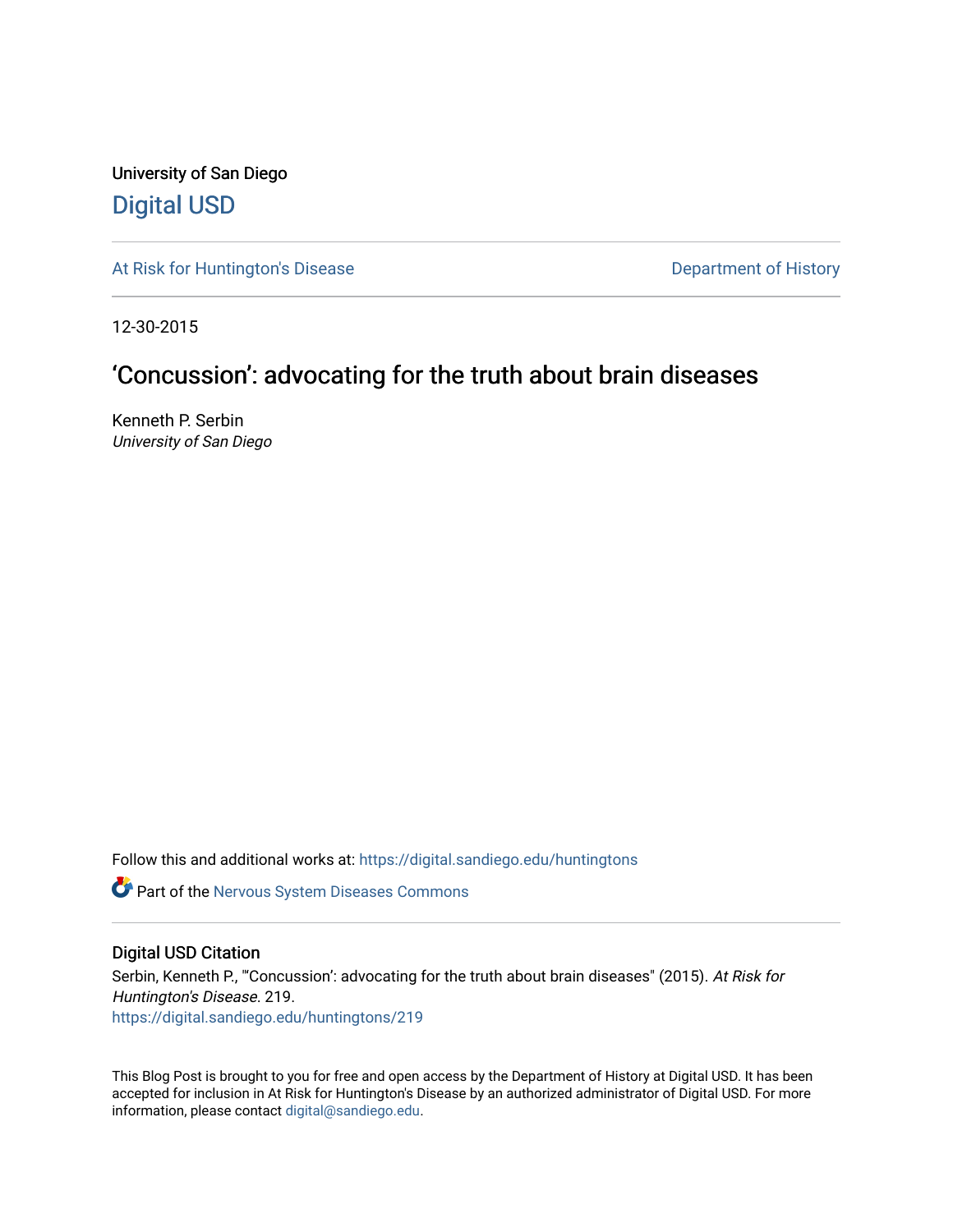# [At Risk for Huntington's Disease](http://curehd.blogspot.com/)

*HD is a genetically caused brain disorder that causes uncontrollable bodily movements and robs people's ability to walk, talk, eat, and think. The final result is a slow, ugly death. Children of parents with HD have a 50-50 chance of inheriting the disease. There is no cure or treatment.*

### Blog Archive

- $\blacktriangleright$  [2021](http://curehd.blogspot.com/2021/) (12)
- $2020(16)$  $2020(16)$
- $2019(19)$  $2019(19)$
- $\blacktriangleright$  [2018](http://curehd.blogspot.com/2018/) (16)
- $2017(14)$  $2017(14)$
- $2016(13)$  $2016(13)$
- $\sqrt{2015(24)}$  $\sqrt{2015(24)}$  $\sqrt{2015(24)}$ 
	- [▼](javascript:void(0)) [December](http://curehd.blogspot.com/2015/12/) (3)
	- ['Concussion':](http://curehd.blogspot.com/2015/12/concussion-advocating-for-truth-about.html) advocating for the truth about brain...
	- 'Twas the morning after Christmas – and [Huntington...](http://curehd.blogspot.com/2015/12/twas-morning-after-christmas-and.html)
	- How to make law [enforcement](http://curehd.blogspot.com/2015/12/how-to-make-law-enforcement-friend-not.html) a friend  $-$  not a foe  $-$ ...
	- [►](javascript:void(0)) [November](http://curehd.blogspot.com/2015/11/) (2)
	- [►](javascript:void(0)) [October](http://curehd.blogspot.com/2015/10/) (2)
	- [►](javascript:void(0)) [September](http://curehd.blogspot.com/2015/09/) (3)
	- $\blacktriangleright$  [August](http://curehd.blogspot.com/2015/08/) (1)
	- $\blacktriangleright$  [July](http://curehd.blogspot.com/2015/07/) (1)
	- $\blacktriangleright$  [June](http://curehd.blogspot.com/2015/06/) (1)
	- $\blacktriangleright$  [May](http://curehd.blogspot.com/2015/05/) (3)
	- $\blacktriangleright$  [April](http://curehd.blogspot.com/2015/04/) (2)
	- $\blacktriangleright$  [March](http://curehd.blogspot.com/2015/03/)  $(1)$
- $\blacktriangleright$  [February](http://curehd.blogspot.com/2015/02/) (3)
- $\blacktriangleright$  [January](http://curehd.blogspot.com/2015/01/) (2)
- $2014(24)$  $2014(24)$
- $2013(30)$  $2013(30)$
- $\blacktriangleright$  [2012](http://curehd.blogspot.com/2012/) (26)
- $\blacktriangleright$  [2011](http://curehd.blogspot.com/2011/) (33)
- $2010(26)$  $2010(26)$
- $\blacktriangleright$  [2009](http://curehd.blogspot.com/2009/) (21)
- $2008(7)$  $2008(7)$
- $\blacktriangleright$  [2007](http://curehd.blogspot.com/2007/) $(7)$
- $\blacktriangleright$  [2006](http://curehd.blogspot.com/2006/) (4)
- $\blacktriangleright$  [2005](http://curehd.blogspot.com/2005/) (17)

About Me **GENE [VERITAS](https://www.blogger.com/profile/10911736205741688185)** 

View my [complete](https://www.blogger.com/profile/10911736205741688185) profile

### WEDNESDAY, DECEMBER 30, 2015

### 'Concussion': advocating for the truth about brain diseases

In this era of growing concern over sports injuries, increased prevalence of neurological diseases, and pioneering brain research, the just-released movie *[Concussion](http://www.imdb.com/title/tt3322364/)* hits home.

With Will Smith starring as the Nigerian-born Dr. Bennet Omalu, a forensic pathologist in the Allegheny County, PA, coroner's office who was the first to identify a debilitating brain disease in deceased former National Football League (NFL) players, *Concussion* reveals how powerful political and financial interests prioritize profit over health, trying to bend or even snuff out inconvenient scientific knowledge.

*Concussion* also shows how scientists and physicians must sometimes go beyond the lab – even risking their jobs – to advocate for the truth.

As a [Huntington's disease advocate](http://curehd.blogspot.com/2013/12/its-playoff-time-and-reminder-that.html) also keenly interested in the condition studied by Dr. Omalu, chronic traumatic encephalopathy (CTE), I applaud how *Concussion* helps raise awareness about brain health.

Like HD-affected individuals, people with CTE can suffer from symptoms such as depression, wild mood swings, forgetfulness, irrationality, insomnia, dementia, and suicidal behavior.

Dr. Omalu's fight to get out the word reminds me of the long struggle against ignorance, stigma, and denial faced by families confronting HD and other rare and neurological conditions.

### **'Trauma chokes the brain'**

I watched *Concussion* on December 27. It dramatically portrays Dr. Omalu's discovery of CTE in the brain of Mike Webster after the former Pittsburgh Steeler star lineman died in 2002 at the 50, having struggled with behavioral issues, depression, and other cognitive difficulties.

At the end of his life, estranged from his family, Webster lived in a pickup truck. Suffering from severe insomnia, he would shock himself with a Taser gun in order to fall asleep.

Using data from the Webster autopsy, Dr. Omalu and other researchers published an article in the scientific journal *[Neurosurgery](http://journals.lww.com/neurosurgery/Abstract/2005/07000/Chronic_Traumatic_Encephalopathy_in_a_National.21.aspx)* suggesting that the impact of Webster's football career caused CTE.

Dr. Omalu then found CTE in two other dead players.

"Repetitive head trauma chokes the brain," Dr. Omalu declares in *Concussion*.

**Ignoring the evidence**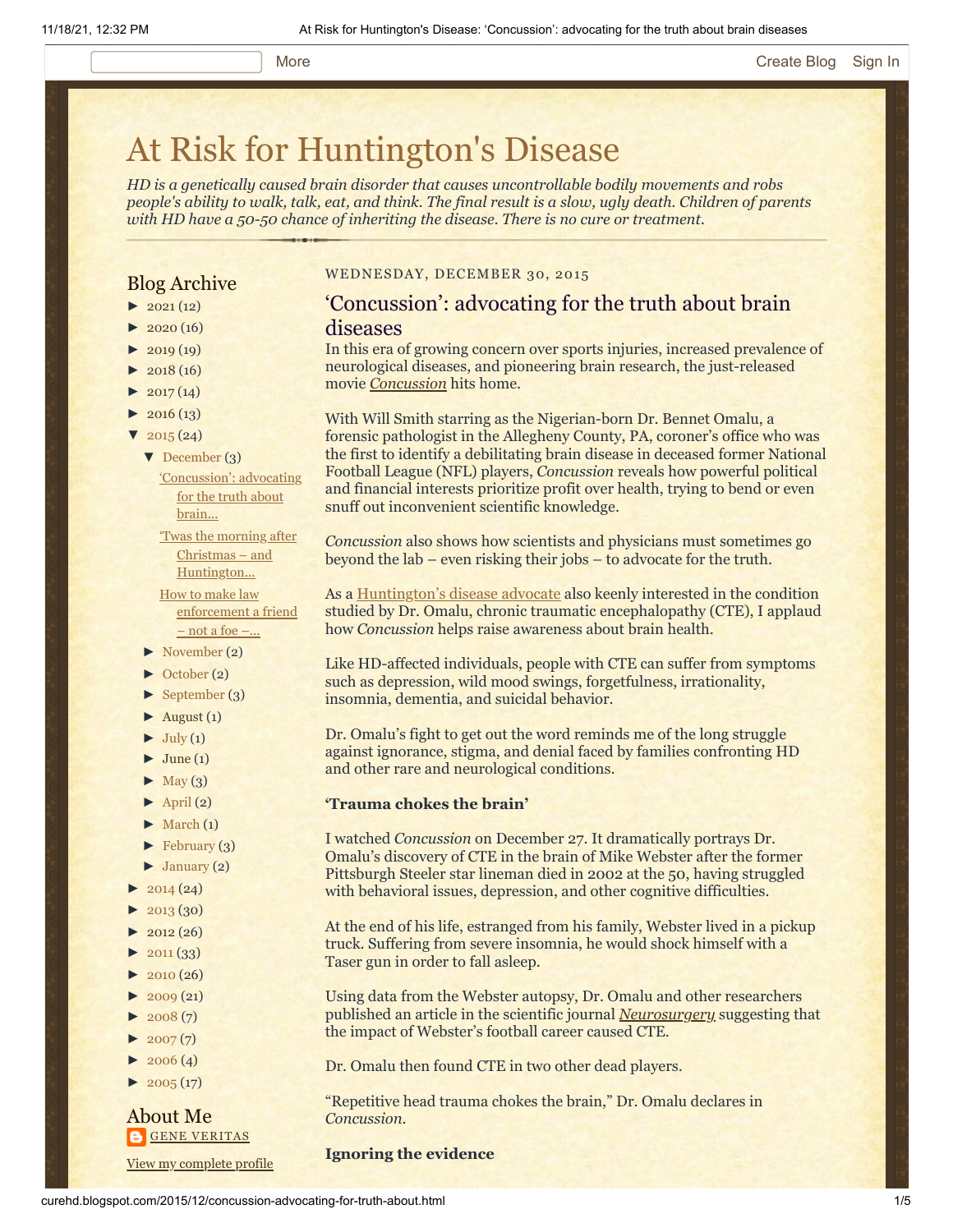### HD Links

[Huntington's](http://www.hdsa.org/) Disease Society of America [International](http://www.huntington-assoc.com/) Huntington **Association** [Huntington's](http://hddrugworks.org/) Disease Drug **Works** [Huntington's](http://www.hdlighthouse.org/) Disease **Lighthouse Hereditary Disease [Foundation](http://www.hdfoundation.org/)** [Huntington's](http://www.hdac.org/) Disease Advocacy Center Thomas [Cellini Huntington's](http://www.ourtchfoundation.org/) **Foundation** HDSA Orange County (CA) **[Affiliate](http://www.hdsaoc.org/)** HD Free with [PGD!](http://www.hdfreewithpgd.com/) [Stanford](http://www.stanford.edu/group/hopes/) HOPES Earth Source [CoQ10,](http://www.escoq10.com/) Inc.

## HD Blogs and Individuals

Chris Furbee: [Huntingtons](http://www.huntingtonsdance.org/) Dance Angela F.: Surviving [Huntington's?](http://survivinghuntingtons.blogspot.com/) Heather's [Huntington's](http://heatherdugdale.angelfire.com/) Disease Page

### 11/18/21, 12:32 PM At Risk for Huntington's Disease: 'Concussion': advocating for the truth about brain diseases

"You're going to war with a corporation that owns a day of the week," warns Dr. Omalu's boss, coroner Dr. Cyril Wecht, portrayed by Albert Brooks, in reference to the immense popularity of the NFL.

Betraying both ignorance and arrogance, the NFL tried to force Omalu to retract his research, something a scientific journal would do only in the case of plagiarism or falsification of data. *Concussion* depicts that ill-fated attempt and Omalu's resultant indignation.

Unable to stop Omalu, the NFL, led by Commissioner Roger Goodell, then turned on its effective public relations machine.

As shown in the film, it also ignored Dr. Omalu, refusing to allow him to even enter the room at a league meeting held to discuss his findings. They were instead presented by Dr. Julian Bailes, a former Steelers team physician – played by Alec Baldwin – who had become convinced that football endangered players.

As *Concussion* depicts, Dr. Omalu and his wife were forced out of Pittsburgh. He took a job as the chief medical examiner in San Joaquin County, CA, but continued to press the issue of CTE.

You can watch the *Concussion* trailer in the video below.

# [CONCUSSION - Official Trailer \(HD\)](https://www.youtube.com/watch?v=Io6hPdC41RM)



### **Mounting statistics**

*Concussion*, for all its painful drama, actually takes a relatively mild approach For example, it doesn't show all of the toll football took on Webster's body and mind.

Complementing *Concussion*, the award-winning *Frontline* documentary *[League of Denial: The NFL's Concussion Crisis](http://www.pbs.org/wgbh/frontline/film/league-of-denial/)*, shows photographs from the Webster autopsy and delves more deeply into the science and politics of CTE. It originally aired in 2013 and replayed this month in anticipation of *Concussion.*

Two *League of Denial* collaborators, ESPN journalists Mark Fainaru-Wada and Steve Fainaru, have described the issues of CTE and football head trauma as a ["public health crisis."](http://espn.go.com/nfl/story/_/id/9755850/new-book-reveals-moment-nfl-no-longer-ignore-concussion-science-espn-magazine)

As noted in *League of Denial* and other media reports, NFL doctors and officials have consistently tried to downplay the CTE evidence. Among their claims: the number of dead players examined was too small to qualify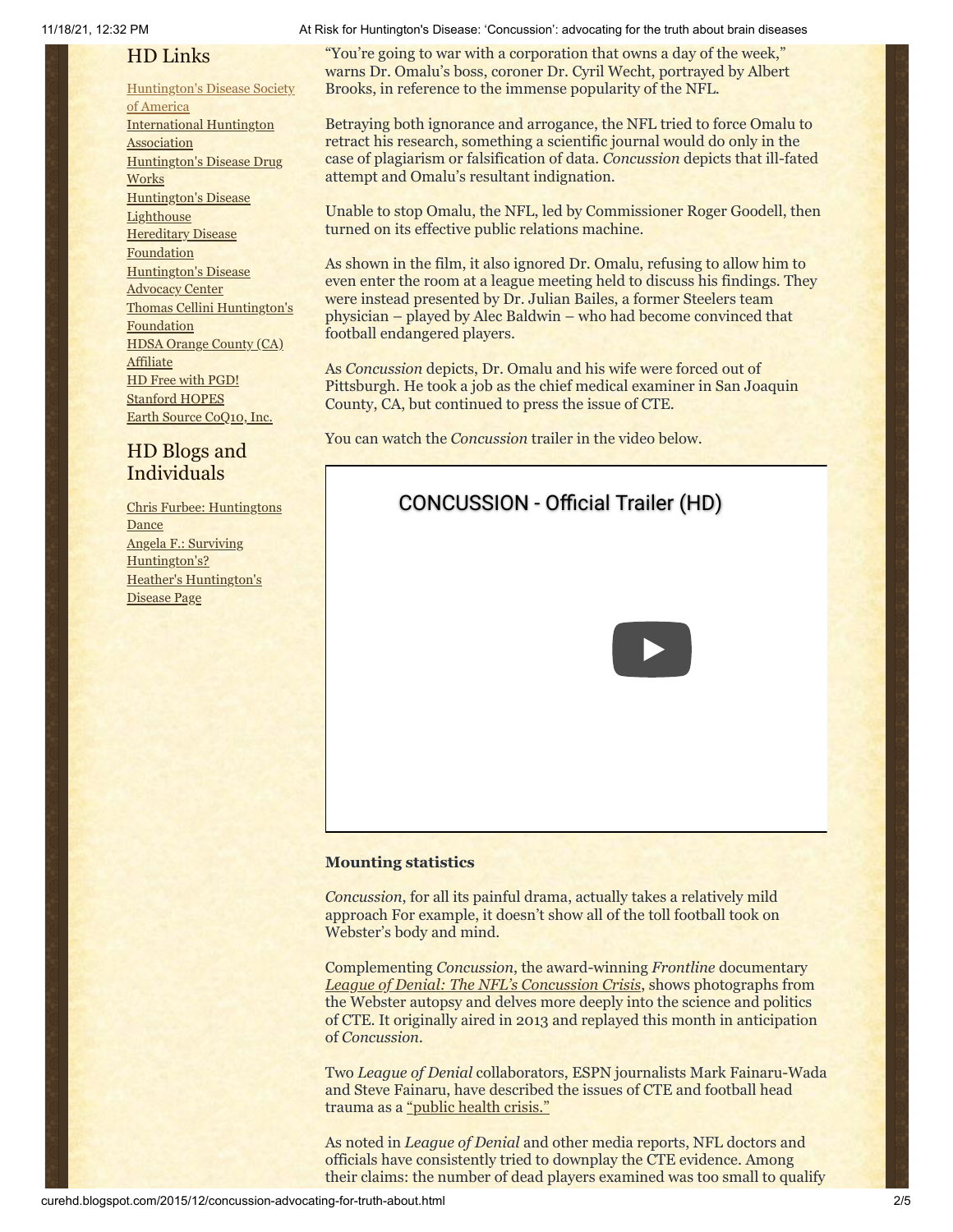11/18/21, 12:32 PM At Risk for Huntington's Disease: 'Concussion': advocating for the truth about brain diseases

as scientific evidence, and some players endangered themselves with issues such as steroid abuse.

"You can't go against the NFL," says the real Dr. Omalu in *League of Denial*. "They'll squash you."

However, as *Frontline* revealed in [an online report](http://www.pbs.org/wgbh/frontline/article/new-87-deceased-nfl-players-test-positive-for-brain-disease/) in September and in this month's broadcast of its documentary, the statistics are now overwhelming: 87 of 91 NFL deceased players tested positive for CTE. That's a rate of almost 96 percent. With semi-professional, college, and high school players included, the figure is 79 percent.

### **A young star retires**

The *League of Denial* update highlighted the case of Chris Borland, a highly aggressive tackler for the San Francisco 49ers.

"I knew of CTE," Borland said in an interview for the program. "I didn't know what the acronym stood for. I started with Google searches. I started looking at things: what does this term mean? Where is the research done?"

Borland understands that as a player he was prone to both receiving and inflicting trauma-producing hits. "You understand on a certain level what you're doing," he said, "but you don't know the science behind it."

In March 2015 Borland [spoke to Robert Stern, Ph.D., of the Boston](http://www.bu.edu/cte/) University CTE Center.

The documentary update cuts to an interview with Stern explaining that knocking heads in pro football is the "equivalent of driving a car at 35 MPH into a brick wall, a 1,000 to 1,500 times per year."

After that call, Borland immediately retired from football.

"The idea that just the basis of the game, repetitive hits, could bring on a cascade of issues later in life, it changed the game for me," he explained.

### **Is football safe?**

Borland's [decision](http://espn.go.com/espn/otl/story/_/id/12496480/san-francisco-49ers-linebacker-chris-borland-retires-head-injury-concerns) shocked the sports world.

Goodell immediately began damage control.

"I think our game has never been more exciting," he said in a TV interview replayed by *Frontline*. "It's never been more competitive. And I don't think it's ever been safer."

"It's dishonest, and I don't think it's responsible, to say that the game is safer," Borland countered in the *Frontline* report. "I think that's just not true, and the players themselves on the field know. I mean, they'd scoff at that. That's not accurate."

Borland recalled that the NFL's own actuaries estimated that 30 percent of the league's veterans would develop brain damage.

"I really don't watch football anymore," he said.

Concussion safety advocate [Chris Nowinski](http://chrisnowinski.com/meet-chris/), a former Harvard University football player and professional wrestler, said of Borland's retirement: "It really made me wonder: if every NFL player had the access to the information he has, would they make the same choice?"

You can watch a *Frontline* report on Borland in the video below.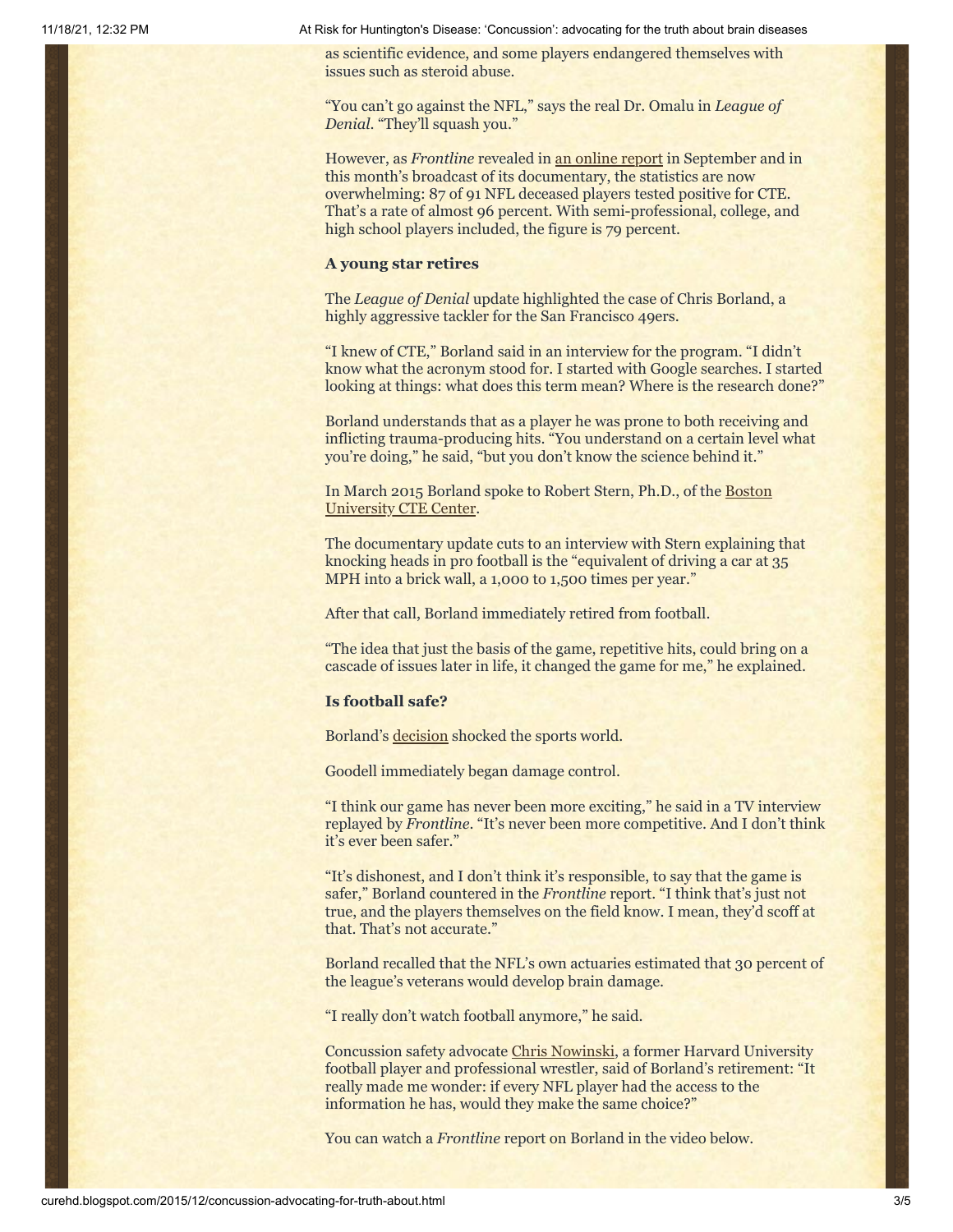# [Why the NFL Should Be Scared of Chris Borlan](https://www.youtube.com/watch?v=0nVYJIJTxAw)

### **Continued risks**

A steady flow of other reports in 2015 further highlighted the risks of football.

In August, a research study underscored the growing concerns about the [impact of youth football.](http://www.pbs.org/wgbh/frontline/article/study-of-former-nfl-players-shows-risks-for-brain-from-youth-football/)

In November, lawyers for the thousands of former NFL players and families who were awarded a \$1 billion payout from the league for cognitive difficulties from concussion-related injuries returned to court to request an appeal [so that CTE can be covered](http://espn.go.com/nfl/story/_/id/14168777/lawyers-say-nfl-concussion-deal-excludes-central-brain-injury-linked-football) in the settlement. A decision on the appeal is expected in early 2016.

Also in November, the family of Pro Football Hall of Famer Frank Gifford, who died in August, revealed that he [suffered from CTE](http://espn.go.com/nfl/story/_/id/14222869/frank-gifford-suffered-cte-according-family) and had shown signs of cognitive debilitation.

That month, continued [weaknesses in the NFL's concussion policies](http://www.huffingtonpost.com/entry/ben-roethilisberger-concussion_565c7af6e4b072e9d1c2725a) became evident as several players suffered conditions but continued to play because they were diagnosed only after their games.

### **Refusing to back down**

Contrary to *Concussion's* and Dr. Omalu's assertions that he discovered CTE, medical researchers have been investigating the disease since at least the 1940s.

At that time, they focused on the risks of boxing. It's no surprise that doctors and researchers have now found the disease in football players.

The themes of *Concussion* are deeply familiar to neurological disease communities. In the Huntington's community in particular, affected families, advocates, researchers, and drug developers witness both the majesty and delicateness of the brain on a daily basis. We seek badly needed treatments for an incurable disorder that disables people physically and cognitively, turning them into a mere shadow of themselves.

Although ignorance and denial might still lead some to view HD as some personality quirk – just as deniers of football trauma dismiss the link between head trauma and behavioral problems – the informed members of the HD community know that this medical condition can be explained by science.